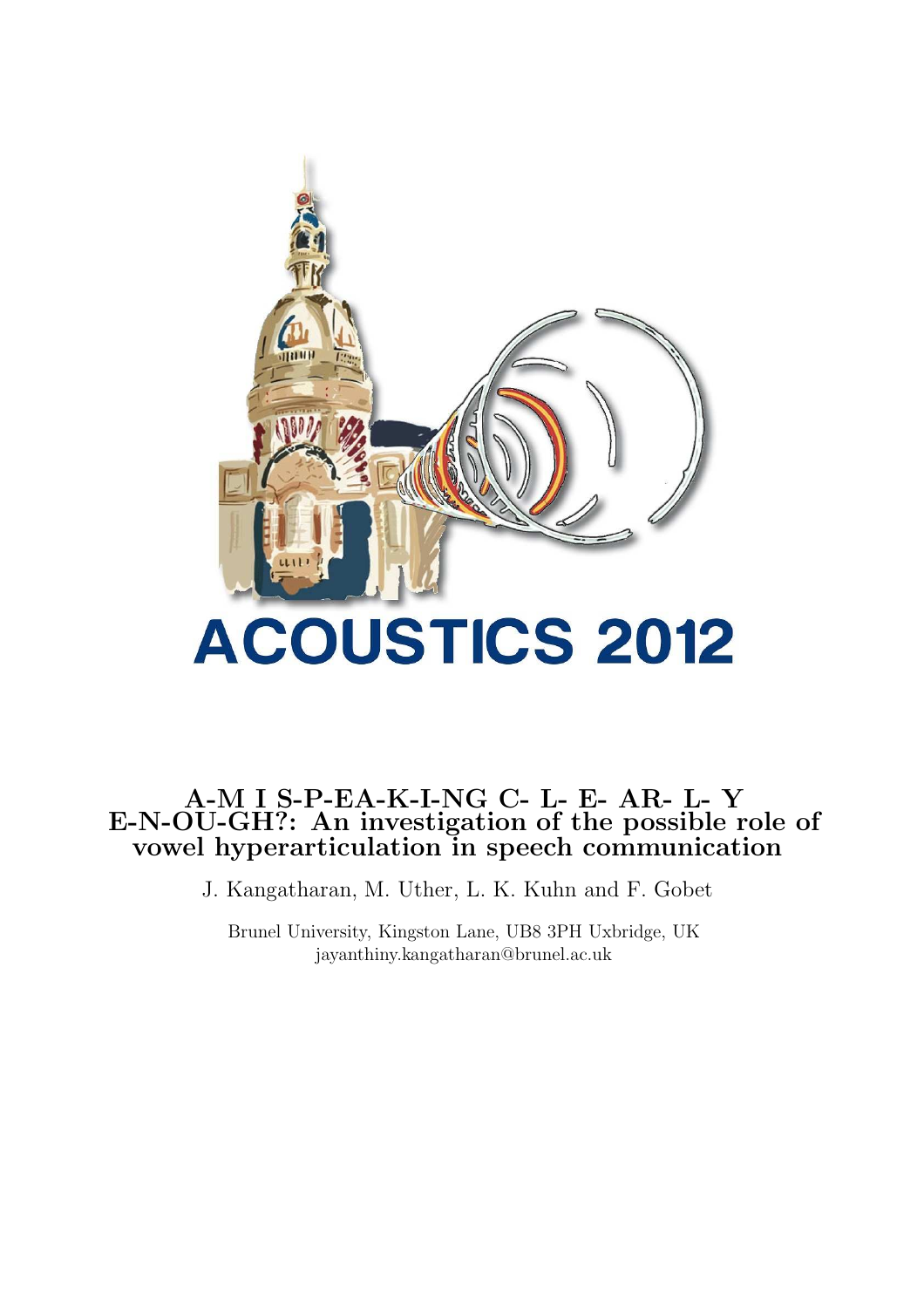Speech aimed at infants and foreigners has been reported to include the physical exaggeration of vowels, that is vowel hyperarticulation. Although infants have been demonstrated to experience hyperarticulated vowels in speech directed at them, little research has been done on whether vowel hyperarticulation occurs as a result of foreign appearance, foreign accent or as a consequence of both looking and sounding foreign. The present study therefore explored whether appearance and speech separately affect native speakers' hyperarticulation. Forty White British adult speakers communicated with one of four different confederate groups (2 types of appearance x 2 types of accent) to solve three modified 'DiapixUK' tasks. Results showed that vowel space across 4 vowels, including a diphthong did not significantly differ across experimental conditions. However, the interlocutor's physical appearance was observed to influence the second formant across target vowels indicating possible effects on speech intelligibility. Additional samples are being analysed to verify the results of the present study.

#### **1 Introduction**

Acoustic hyperarticulation of phonemes is the physical exaggeration of speech sounds [22]. One type of exaggeration is vowel hyperarticulation, which has been reported to occur in infant-directed speech (IDS) [1]. Vowel hyperarticulation also co-occurs with other acoustic changes in the speech register, including raised mean *F*0 (pitch) and exaggeration in pitch contours. Positive emotional affect is also rated highly in IDS compared to adult directed speech (ADS) [1, 2, 13, 17, 20].

Research has suggested that vowel hyperarticulated speech might help infants to learn phonetic units [12, 26]. For example, the vowels /i/, /a/ and /u/ were reported to be acoustically more exaggerated in IDS than in ADS [12]. Specifically, it was observed that the spacing between the vowels (measured by area in *F*1 and *F*2 space) is larger in IDS compared to ADS [12]. This hyperarticulation has been suggested to have didactic utility for the infant in acquiring new phonetic categories [12]. Accordingly, native-like phonetic categorization has been demonstrated in infants who were exposed to good examples of phonetic categories [7, 9, 11]. Similarly, adults choose hyperarticulated vowels as improved examples of vowel categories [10].

### **1.1 Vowel hyperarticulation in speech to adults**

In ADS, phonetic units are frequently not very well stipulated as a result of which different phonetic categories cannot be specified [8]. Thus, the phonetic units used in ADS might lead to a poor linguistic learning outcome for infants since information that is required to learn language is hypospecified in ADS [6]. The idea that hyperarticulation is a uniquely didactic acoustic feature was tested in a study by Burnham et al. [5] who showed that pet-directed speech contained pitch and affect patterns similar to infant-directed speech but lacked any hyperarticulation effects. Adult language learners, who communicate with adult speakers in a second language (L2), may also therefore require similar acoustic modifications (i.e. hyperarticulation) as those given to infants so that they can learn the new categories. This idea was tested in a study in which participants spoke to confederates that were native speakers or who were foreigners (both looked and sounded non-native). It was found that the foreigner-directed speech (FDS) had vowels that were hyperarticulated compared to those that were normal adult-directed (native confederate) [21].

### **1.2 Vowel hyperarticulation in speech to individuals that appear or sound 'foreign'**

Despite the presumed utility of hyperarticulation as a didactic tool for learning new phonemes, this idea has not been directly empirically tested. Numerous studies on the intelligibility of different types of speech have reported the use of hyperarticulated vowels in IDS [3, 8, 15]. Liu et al. [15], for example, analyzed the benefit of mothers' more comprehensible speech for infants. Although they showed that mothers' more comprehensible speech has an advantage for infants' speech perception, only a correlation between mothers' vowel hyperarticulation and their infants' speech perception capabilities could be ascertained.

Moreover, little is known about whether native speakers' speech at other native speakers is different from their speech at native looking and foreign sounding individuals, on the one hand, and at foreign looking and native sounding individuals, on the other hand. Past research on different speech registers used with foreigners has focused on those with both a foreign appearance and foreign accent [14, 16] (**f**oreign **l**ooking and **f**oreign **s**ounding: **FLFS**).

To this end, this study sought to separate the variables of looking and sounding foreign. In this study, there are four kinds of interlocutors: those who both look and sound native (**n**ative **l**ooking and **n**ative **s**ounding: **NLNS**), those who appear foreign but linguistically sound like native speakers (**f**oreign **l**ooking and **n**ative **s**ounding: **FLNS**), those who appear native but sound foreign (**n**ative **l**ooking and **f**oreign **s**ounding: **NLFS**) and those who both look and sound foreign (**f**oreign **l**ooking and **f**oreign **s**ounding: **FLFS**). There is a strong theoretical and practical importance in investigating these variables separately so that it can be ascertained whether speech registers are most affected by either the appearance or accent of the interlocutor.

### **1.3 Aim of the present study**

This study investigated whether the physical appearance or accent of the interlocutor results in independent effects on eliciting hyperarticulation of a native speaker. This study specifically looked at the vowels /ai/ (as in 'sign'), /e/ (as in 'yellow'), /iː/ (as in 'green') and /ɔː/ (as in 'door'). It was hypothesized that vowel hyperarticulation would occur more in speech to FLFS speakers than in speech to speakers who are FLNS, NLFS and NLNS. It was also predicted that speech to NLFS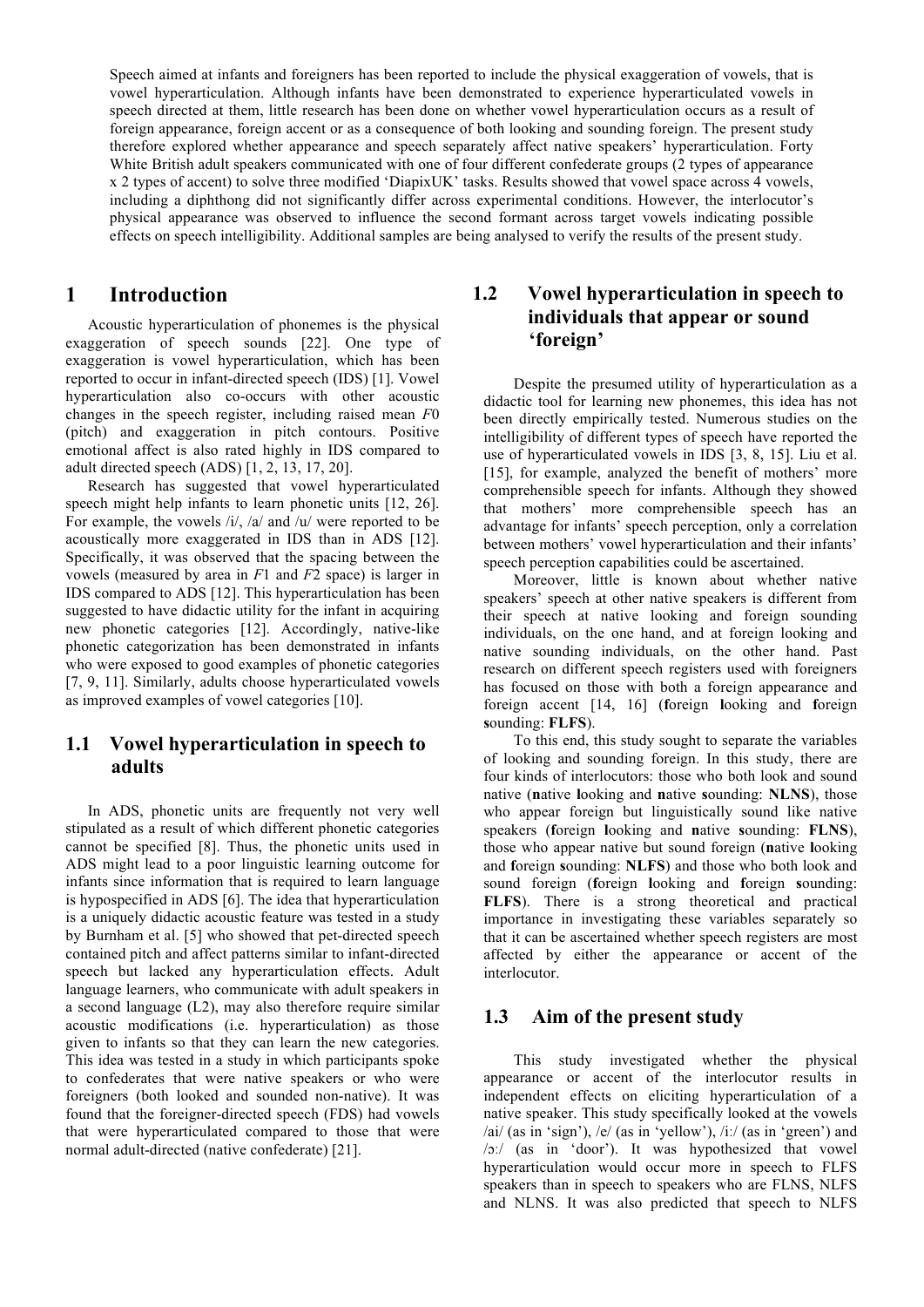speakers would be more hyperarticulated compared to speech to FLNS and NLNS speakers.

### **2 Methods**

#### **2.1 Speakers and confederates**

Forty White British speakers between 18 and 35 years were asked to communicate with one of four different speaker groups (10 White British individuals, 10 speakers of White European ethnicity with native White British appearance and foreign accent, 10 speakers of Asian (Indian/Pakistani or Bengali) ethnicity with foreign appearance and native accent, and 10 speakers of Asian ethnicity with foreign appearance and foreign accent). Participants were recruited from the student population of Brunel University.

#### **2.2 Design**

 This study used a 2 (confederate's accent: native, foreign) x 2 (confederate's physical appearance: native, foreign) between-subjects design. Thus, the two independent variables formed an experimental design with four groups of different confederate types: NLNS, NLFS, FLNS and FLFS. The dependent variable was the degree of hyperarticulation in the target words in which one of the four target vowels was present.

#### **2.3 Materials**

For the purpose of eliciting the target vowels /ai/, /e/, /iː/ and /ɔː/, the words 'sign', 'yellow', 'green' and 'door' were chosen as specific target words, which contain each of the target vowels respectively. To facilitate the elicitation of these target vowels from the native speakers, three "Spotthe-difference" (Diapix) tasks were used. These tasks were modified versions of the tasks developed by Baker and Hazan [2]. The first picture depicted a beach scene, the second a farm scene and the third picture a street scene. A digital voice recorder Edirol R-09HR by Roland (sampling rate: 44.1 kHz) was used to record all verbal interactions. Each interaction was recorded as a mono 16-bit wavfile.

### **2.4 Procedure**

In each half an hour audio-recorded interaction, two participants were seated opposite each other and each participant received a folder with three pictures, each illustrating a different scene. For each scene, there were 13 differences between the picture that one participant received and the picture of her partner. The differences included an absent object or an alteration to one of the objects on the picture. Participants were instructed to work together to verbally find out the differences between their pictures. The task lasted about ten minutes and was followed for all three pictures. Adult native speakers were then asked to read out short lists of sentences which contained target words common to those elicited in the Diapix task (as a comparison between natural and read speech). Demographic and linguistic background information was collected from each participant.

### **3 Results**

Phonetic (vowel quadrilateral area) measures were analyzed using Multivariate Analysis of Variance (MANOVA). Formant values for *F*1 and *F*2 in the vowels of the target words 'sign', 'yellow', 'green' and 'door' were calculated with the software application Praat 5.2.27. It is noteworthy that the extent of the differences between the target vowels was not as marked as they have been in past research. Nonetheless, this result is comprehensible if one considers the use of different corner vowels in this study and the dissimilarities between the South East English dialect in comparison to the Australian and American English dialects in past research.

Three cases from the NLNS condition, two cases from the NLFS condition and one case from the FLNS and from the FLFS conditions were removed as outliers before a MANOVA was performed. The analysis showed no significant main effect of speech  $(F(9, 21) = .591; p >$ 0.05). However, appearance was revealed to be a significant main effect  $(F(9, 21) = 2.37, p = 0.05$ ; partial eta squared = .504, a 'large' effect). There was no significant interaction (Speech x Appearance:  $F(9, 21) = .459$ ,  $p > 0.05$ ). Tests of between-subjects effects demonstrated that the type of appearance had a significant effect on the second formant for the vowel /ai/  $(F(1, 29) = 6.34, p < 0.05$ ; partial eta squared = .18, a 'large' effect) and for the vowel /e/  $(F(9,$ 21) = 2.37;  $p < 0.05$ ; partial eta squared = .18, a 'large' effect).

The formant values for *F*1 and *F*2 in the vowel of the target words 'sign', 'yellow', 'green' and 'door' including the resulting vowel quadrilateral area shown in Figure 1.



Figure 1: Vowel areas between the four target vowels in the four conditions (NLNS, NLS, FLNS and FLFS) as indicated by differences in *F*1 and *F*2.

An analysis of mean quadrilateral areas showed no significant differences in vowel space across all four conditions. A repeated measures analysis of variance (ANOVA) was executed to further investigate the effect of appearance on *F*1 and *F*2. In addition to confirming the observed result that appearance influences the second formant but not the first, the analysis showed that the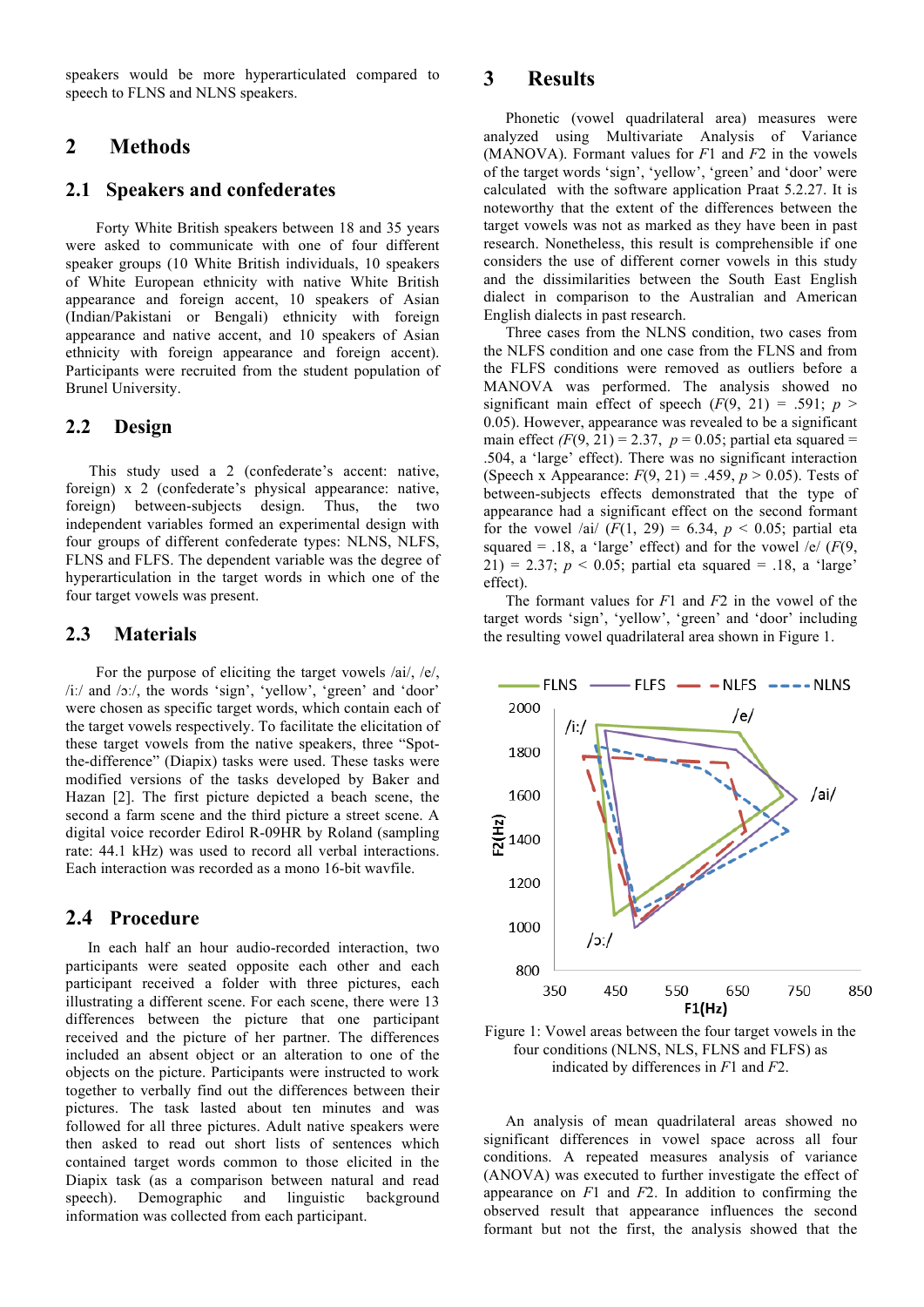significant main effect of appearance reflected another significant difference which is that *F*2 is significantly larger for the foreign looking conditions than for the native looking conditions  $(F(1, 29) = 9.18, p < 0.05$ ; partial eta squared =  $.24$ , a 'large' effect). Tests of within-subjects contrasts revealed a significant interaction between vowels and appearance for the second formant, indicating that the mean values for *F*2 found in the foreign looking conditions are different across vowels  $(F(1, 29) = 4.31, p \le 0.05)$ ; partial eta squared = .13, a 'medium' effect).

### **4 Discussion**

Contrary to the hypotheses that we set out to test, the results of this study indicate no differences in the manner in which White British native speakers communicated with native sounding speakers compared to their way in which they addressed foreign sounding individuals. This is in contrast to findings from previous studies in which speech towards foreign sounding individuals was vowel hyperarticulated compared to speech directed at native speakers [21]. One reason that might have contributed to this result is the fact that this study used a between-subjects design while past research employed the same White British speakers across all conditions [21]. As a consequence, the absence of a significant main effect of speech in this study may have been influenced by individual differences among speakers in the 40 speech samples.

Apart from inter-subject variability, a further aspect that might have influenced this result is the degree to which White British native speakers were familiar with the ethnic group that the speakers (who vary in accent and appearance) belong to. Demographic details revealed for example that 44.4% of White British native speakers in the FLFS condition encounter members of the FLFS group many times a day and also are befriended with them. Similarly, 55.5% of White British native speakers in the FLNS condition meet members of the FLNS group many times a day and are friends with them as well. In both the FLNS and FLFS condition, 66.67% of the native speakers expressed their familiarity with members of their dialogue partner's ethnic group. In contrast, 50% of White British native speakers in the NLFS condition said to be not very familiar with members of that group. They said they meet NLFS individuals on a monthly basis while 12.5% of native speakers stated that they would meet NLFS individuals many times a day. Thus, it can be said that another reason for the present results is the fact that some native speakers knew their dialogue partners prior their participation in the study, which likely would have contributed to increased variability in the data.

The lack of significant main effect of speech in this study can probably also be attributed to the good proficiency of NLFS, FLNS and FLFS speakers in the English language. Accordingly, although all FLFS speakers use their mother tongue (L1) to communicate with the people they talk to most in their lives compared to 62.5% of NLFS speakers and 33.3% of FLNS speakers, all speakers stated to be able to easily take part in complex discussions and to be confident in reading more complex material such as long novels or academic writing. This observation is supported by the White British native speakers' statement that the majority of their dialogue partners neither slowed

them down in task completion nor could have done more to solve the task. Although White British native speakers were able to identify the accents of their dialogue partners in the NLFS and FLFS conditions as foreign, all native speakers found their dialogue partners to be helpful and friendly across all conditions. Compared to 88.89% of native speakers in the FLFS condition, all native speakers in the other conditions felt it was easy to communicate with their dialogue partners.

A further reason for the lack of significant findings with regard to speech is the fact that a diphthong was included in the phonetic analysis. The inclusion of the diphthong '/ai/' may have influenced the results for the vowel space area. This is because in contrast to 'pure' vowels that have only one vowel sound, diphthongs are vowels of changing resonance in which two adjoining vowel sounds transpire in one syllable. Thus, it can be said that the lack of significant differences in the native speakers' speech to individuals in the four different conditions might have been caused by inter-subject variability, native speakers' increased familiarity with members of the ethnic group to which the NLFS, FLNS and FLFS speakers belong and the NLFS and FLFS speakers' high levels of proficiency in L2 as well as the inclusion of a diphthong in the analysis. Moreover, contrary to previous studies, the present study was conducted in a speech cubicle which represents an artificial environment [21]. This aspect additionally might have contributed to an absence of speech that includes the exaggeration of vowels toward foreign looking interlocutors.

Nonetheless, this study provides strong evidence for the important role of the second formant in speech intelligibility. Past research identified the second formant to be critical in speech intelligibility [18, 19]. In line with these previous studies, the present study has shown that the perception of foreign physical appearance exerted an effect on the second formants across all vowels. Specifically, it can be said that 24% of the mean values for the second formant for each vowel can be accounted for by the foreignness of the interlocutor's physical appearance. The results of this study can therefore be suggested to experimentally support previous research by showing that in contrast to the first formant, the second formant is an essential contributor to speech intelligibility [18, 19].

# **5 Conclusion**

Thus, although, the present study seems to suggest that physical appearance and not speech plays a significant part in speech communication, additional samples are currently being analysed for each of the four experimental conditions with the omission of the diphthong and also examining other vowels to find out whether the absence of statistical differences across conditions might be attributed to the choice of vowel. Moreover, acoustic (*F*0) and affective measures from the present samples are also being analysed to discover how the resulting outcomes will change for the different experimental conditions.